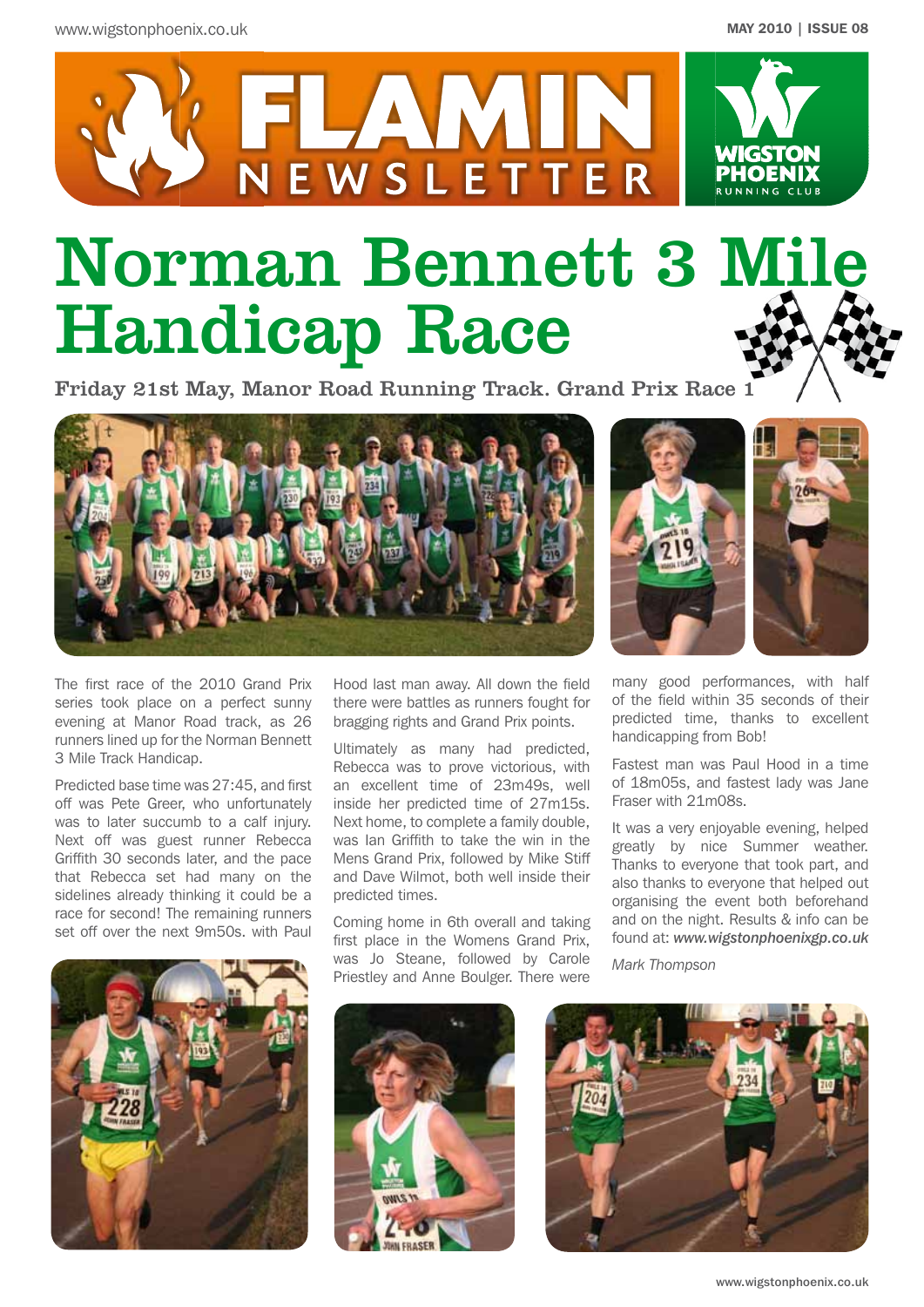

# Brecon Beacons Training Weekend

# 23rd - 25th April 2010

First problem how were we going to get there? Somehow after a short deliberation on the Tuesday night we seemed to have a plan, easy. At this point I would like to thank those people that volunteered to drive and get us all there.

Friday, so cometh the day, St George's day to be exact, the majority of us set off Friday morning and enjoyed a gentile drive to South Wales. There was a little respite stop at Rosson-Wye for a little something to eat, and maybe a beer to give us the courage for that final push into Welsh territory. Eventually mid-afternoon we made it to the cottages near Llangynidr. Choosing our rooms should have been easy, with such depleted numbers we could almost have had a bedroom each, but somehow to much choice made the task harder. The accommodation was comfortable, however our hosts were not the most welcoming, but that wasn't going to stop us enjoying ourselves. Once unloaded and unpacked the keener members ventured for a preliminary run, which included conveniently booking us into a suitable hostelry for that evenings repast. Once washed and clean we ventured off to the local village of Llangynidr, taking in the local scenery, eventually arriving at the Red Lion for a very enjoyable meal, and a few beers as well. Here Phil and Soph, late starters, managed to catch up with us. We retired to the cottages, were we spent the remainder of the evening enjoying a few drinks and nibbles, cordially served by Phil. Through the night the numbers dwindled and by 2AM the last of us had made our way to bed, which compared to some training weekends was quite early.

Onto Saturday, the morning was a worry, two key members (Les and Carole) were missing, who would take up the mantle of the tea run first thing? Step forward Mel and Julie, teas were duly served and the day could begin as it should. With low numbers it was decided that we would only have one running group, but once again the issue of no Les raised it head, who would lead this merry band into the wilds of Wales? This time it was Rich's turn to show his leadership skills and navigate our fearless runners over the Brecon hills. So off set Rich, Alison, Tania, Craig, Nigel, John, Soph, Yvonne and, on her first training weekend, Kirsty. On this occasion we had

two walking groups, the hardier group of Julie, Mel and Pete set off for a long and hard trek, whilst Phil, Sid and Imogen drove to the canal and had an amble along the towpath. The amblers were first back, ready to start work on breakfast, followed by the hardier walkers, and after 3 hours the runners were back. All seemed very happy with the run and route, so top marks to Rich. Once back it was time to shower and tuck into a hearty home cooked English breakfast.

With stomachs full it was time to relax. For some this meant a jaunt to the Coach and Horse Inn and the Red Lion to sample more of the local wares. And, for the rest of us it was a lazy afternoon reading, drinking and soaking up the sun, on what was a most glorious day. Early evening we managed to burn a few items on the barbecue, nicely washed down with a bit of wine. An impromptu game of cricket played using a branch as a bat and a chair as

stumps provided the entertainment, and when it was too cold to stay out we retired to the lounge, where John insisted on having music and dancing. There was a notable exception though, we were missing a stalwart party person, Soph had ducked out early, even Imogen stayed up later, an era had passed us by. Once again we partied to the early hours and by 1AM we were safely tucked up in bed.

Sunday was here, our final day. Teas were duly served, and once again the runners set off with Rich at the head. It also saw a second running group, Pete, Mel and Julie, wary of their injuries, had saved themselves for the last day, and duly set off. Pete's injury would



take it's toll on his run, but Mel and Julie made it back very happy with their efforts. The main group, who were meant to be doing a 2 hour run made it back in 3 hours, with mutterings of "Come back Les". A cooked breakfast soon had everyone feeling better, until that sad moment, when as always, we had to pack up and head home.

A big thank you to Alison Wright, Imogen Greer, Julie Usher, Tania Brandon, Kirsty Walker, Mel Prusek, Craig Baker, Nigel Ayres, John Mason, Soph Palmer, Phil Palmer, Yvonne Dunmore, Richard Pearson and Pete Sylvester for a most entertaining and enjoyable weekend.

Next training weekend will be Glossop, in the Derbyshire Peak District, 12-14 November. We have room for 24 people and the list will be going out once the accommodation has been confirmed. A £20 deposit will be required straight away.

*Sid.*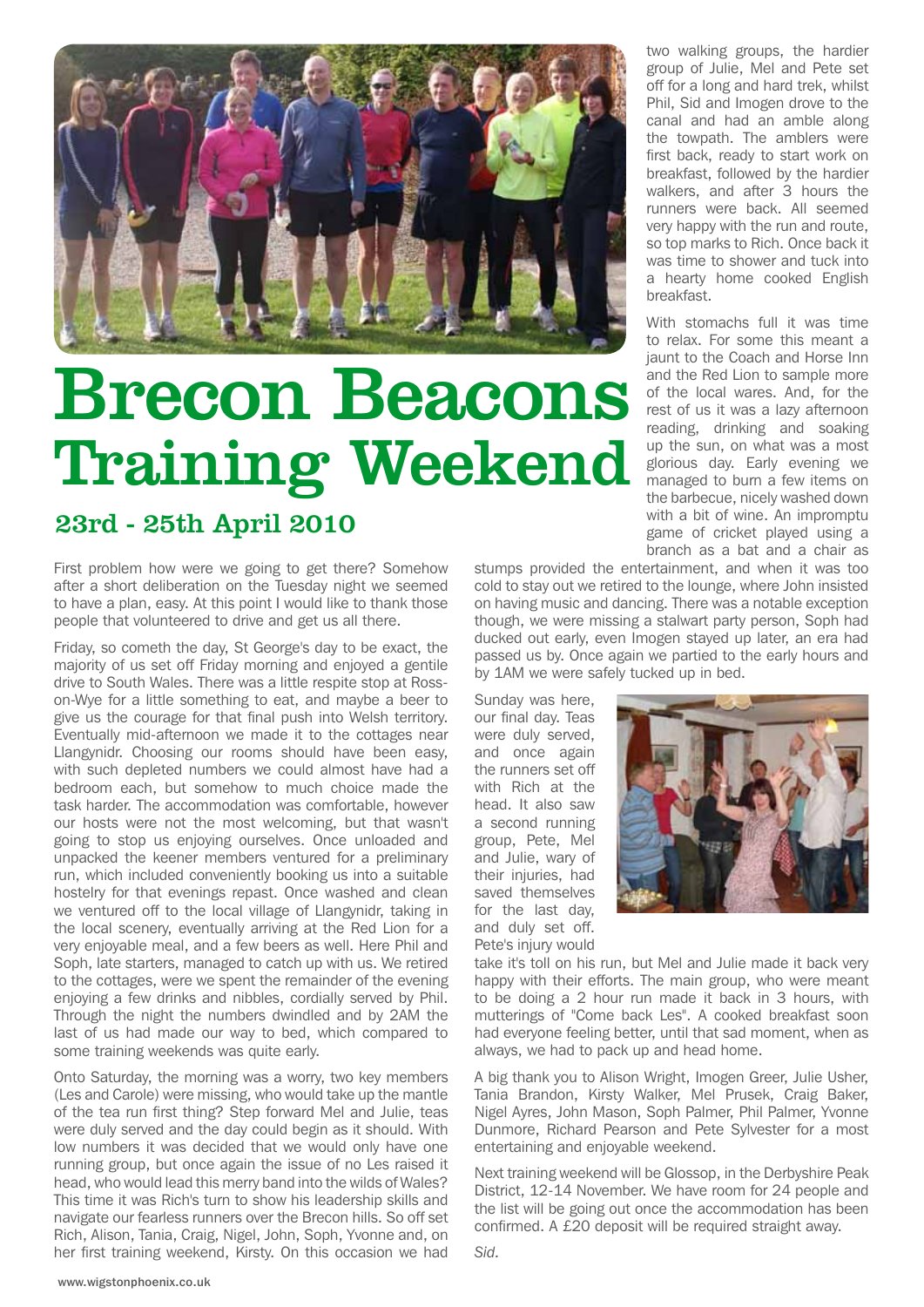# On Course for Promotion!

Whilst promotion is not determined until the end of the Summer Series, Wigston Phoenix are well on course to achieve their objective of promotional from all 4 Divisions following completion of the five Winter League races.

Carole as Ladies Captain has a vital role to play in the Summer League and that is to ensure we field a minimum of 4 runners for each race, when promotion will be virtually guaranteed. Failure to field a team in any one race could be disastrous and spoil all the good work done over the season. Go for it ladies!

The men's position is under some threat from Desford, West End and Harborough, any one of whom could challenge us for the 2nd promotion spot. The good news is that Mark Powell, Neil Carter and Alex Webster are all able to count for us in the Summer League and this should make a huge difference to our team performances. So, over to Mens Captain Colin to ensure we get out as strong a counting 8 as possible to ensure promotion.

Leading positions after the Winter League:

| <b>Men Div III</b>     |    | <b>Men Vets Div III</b>   |    |  |
|------------------------|----|---------------------------|----|--|
| Charnwood              | 80 | Charnwood                 | 75 |  |
| <b>Wigston Phoenix</b> | 63 | Wigston Phoenix           | 66 |  |
| Desford                | 57 | <b>Beaumont</b>           | 61 |  |
| West End               | 57 | Desford                   | 56 |  |
| Harborough             | 55 |                           |    |  |
|                        |    | <b>Women Vets Div III</b> |    |  |
| <b>Women Div III</b>   |    |                           |    |  |
| <b>Wigston Phoenix</b> | 91 | Harborough                | 74 |  |
| Harborough             | 78 | Wigston Phoenix           | 72 |  |
| Ivanhoe B              | 69 | Nuneaton                  | 58 |  |
| Shepshed               | 65 | S. Derbys                 | 54 |  |

*NB - This does not include the Desford race.* ------------------------------------------------------------------------

# Note from the Secretary

A very quick Hello from me now that I am just about settled in the role of Secretary.

The first and most important thing for me to do is to thank Ramon Howe for many years of service to first OWLS and then Wigston Phoenix as Secretary, and Race Director of the John Fraser 10. And further thanks for the advice and information he has given me to get started…I think I am going to have a tough job living up to his high standards.

As a new club, we have a great opportunity to take the elements that made us successful as OWLS, and supplement them with new, fresh ideas.

The focus of Wigston Phoenix so far has been to set up the infrastructure of the club, but now that is in place we can start looking at ways that we can improve both the social and running environments.

Over the coming months you will hopefully start to see some of these ideas come to fruition, but we need your feedback (good or bad) to ensure that we are giving you what you want and in the way that you want it.

We have a strong committee helping to do this, but ultimately we need your input and support to make it successful.

Looking forward to working with you all, seeing new (and old) faces in the Summer League, the Pub Runs and other social events over the Summer.

Have a successful summer of running!

*Mark Thompson*

# news in brief

### Membership Update

With regards to the 2010 membership fee the Committee has agreed to keep the cost at £18 with a 50% concessionary rate of £9 (students, unemployed, retired).

--------------------------------------------------------------------

Fees have been payable since the date of the AGM, 9th February 2010. Members that have not paid as yet will now be formally asked to pay their outstanding fees or their details will be removed from the membership list and also be unable to compete for the club as an affiliated athlete.

Payment can be made in the following ways:

1) Send by post to the Membership Secretary Mel Prusek at 3 Southfield Close, Scraptoft, LE7 9UR.

2) Direct payment at the Legion on Tuesday training nights.

3) Internet banking transfer – bank details for the club are available on request from Mel or Mick.

Please make cheques payable to **Wigston Phoenix RC.** --------------------------------------------------------------------

### London Marathon 2011

The time limits for the good for age entries have been increased for 2011. For example men (18-40) are now accepted up to 3.10 and women (18-49) have a qualifying standard of 3.50. Full details of the categories and times are available on the race website www. virginlondonmarathon.com . You will need to provide proof of performance and proof of age by the closing date of 21st August 2010. If you have any questions the London Marathon office can be contacted on 0207 902 0200.

--------------------------------------------------------------------

#### Rainbows 100 Lap Challenge - Friday 16th July 2010, Saffron Lane Sports Centre.

For a team of 20 runners each person will run 5 individual 400 metre laps (e.g. 1, 21, 41, 61 & 81). Or if you enter a team of 15 the number of laps each person will run increases. e.g.  $(15 \times 6) + 10$  additional laps.

What better way to remove the frustrations of another England World Cup performance than to blast around a 400 metre running track aiming to set a new event record (2hr 17.08 - Huncote) & bringing home the trophy.

Last year, team spirit was at the forefront of the event, every runner getting encouraged from start to finish. Also families and friends can cheer you on from the grandstand. It is a unique opportunity to view a complete race from beginning to end. Entry to Saffron Lane is free, with ample car parking.

Entries close on 31st May. PLease add your name to list if you would like take part in this great team event.